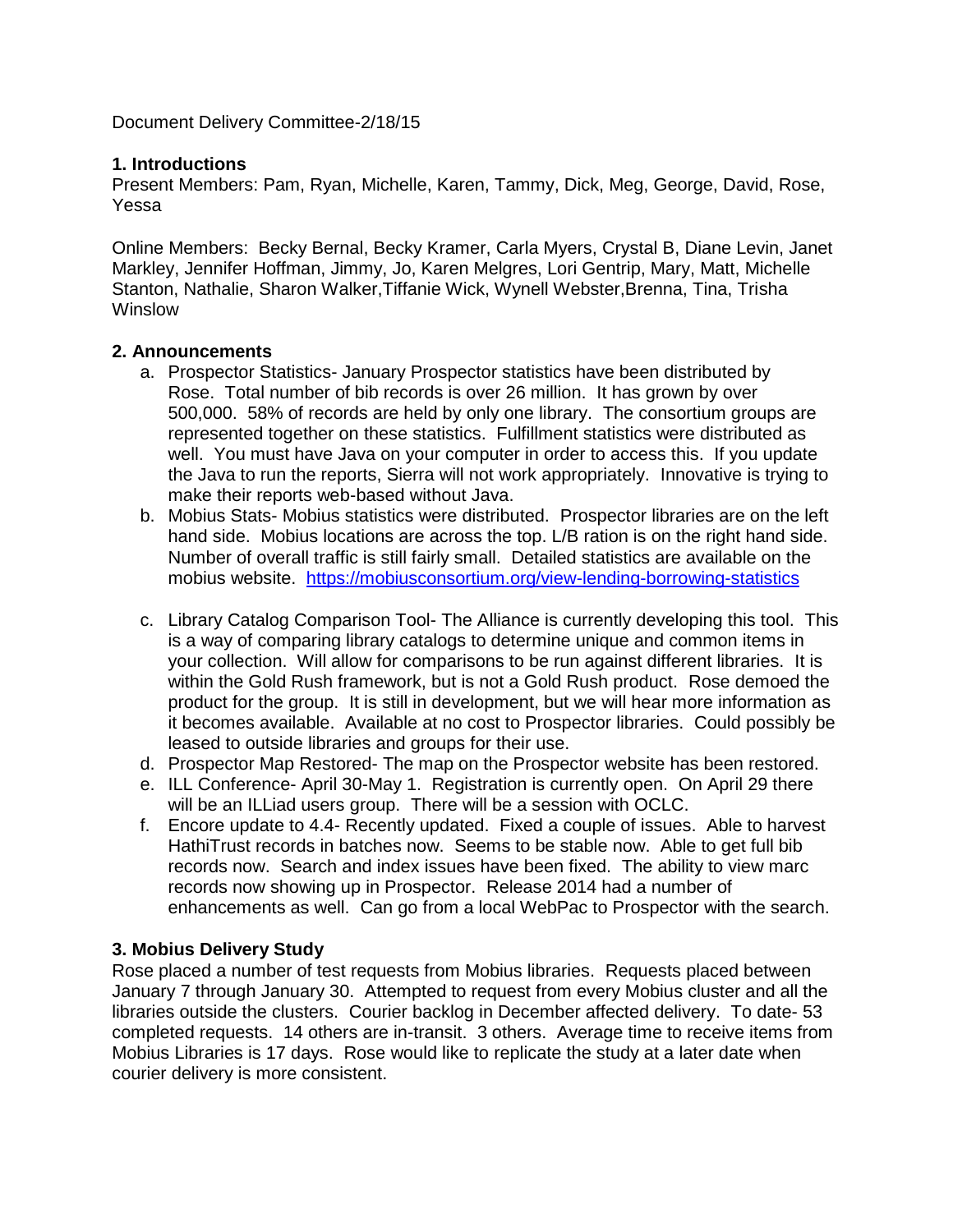Mobius did a study as well in January in February. They had an average delivery time in January of 14 days. They had an average delivery time in February of 11 days. Return turnaround was 6 days in January and 5.5 days in February.

# **4. New title reports- demo (INN-Reach Circulation statistics)**

Rose showed the INN-Reach report regarding lending and borrowing of material. Can limit the timeline of the report based on your needs. Can break down by title, the item location, pickup location, patron type, borrowing agency, and year of publication. This would be a good tool for analysis. Web based and does not require Java. The question, how far back does the data go, was posed. The date range on the website went back to 2000. If you need a report, please request one from Rose. She is looking into whether access can be granted to the individual libraries.

## **5. Marmot update**

Close to going live for all five Marmot academic libraries. Rose is working on their loan rule determiner tables. Fort Lewis College signed an agreement with Marmot recently. They will be coming into the Marmot system in the coming months, hopefully May.

#### **6. Mobius Update**

- a. Addition of Marmot academics- Will be going live soon. Having a call with Rose on February 27th in regards to this.
- b. Lending A/V- Mobius libraries are now lending A/V. Please repackage their A/V in the original packaging when returning if you can.
- c. Moratorium on \$120 replacement fee for lost Mobius items- There have only been one or two items with issues. One damaged and one lost item.
- d. PDF Labels- The PDF labels has been updated recently. Must click reset button on the form, otherwise the address of the previous library may still be on the form. The deliver stop codes have been added. Let Rose know if there is anything not working for you with the labels.
- e. Detailed Mobius stats from Mobius- Discussed earlier in the meeting. Rose will send out the link later.

## **7. Courier issues**

Sharon Walker from CLiC provided courier update. Courier started having staffing issues in December. It was not reported to Sharon. After a number of Courier reports from libraries, she found out that there were staffing issues. She went to the courier office to find out what was going on. It has gotten better, but there are still reports of material in-transit for over 3 weeks. Operations manager thinks there has been a big increase in volume overall.

If you need additional bins, please email Sharon directly.

#### **8. Other**

Processing time issues for Prospector- Noticing an issue in the delay of available Prospector items. It has been noticed to last from 5-8 business days just to process the items. One of the problems is that Marmot academic libraries cannot be turned off for breaks. The question was posed as to whether it could be added to the best practices that if requests cannot be addressed within two days, that they be cancelled so that the request may move on to the next library. We will look into adding this to the best practices.